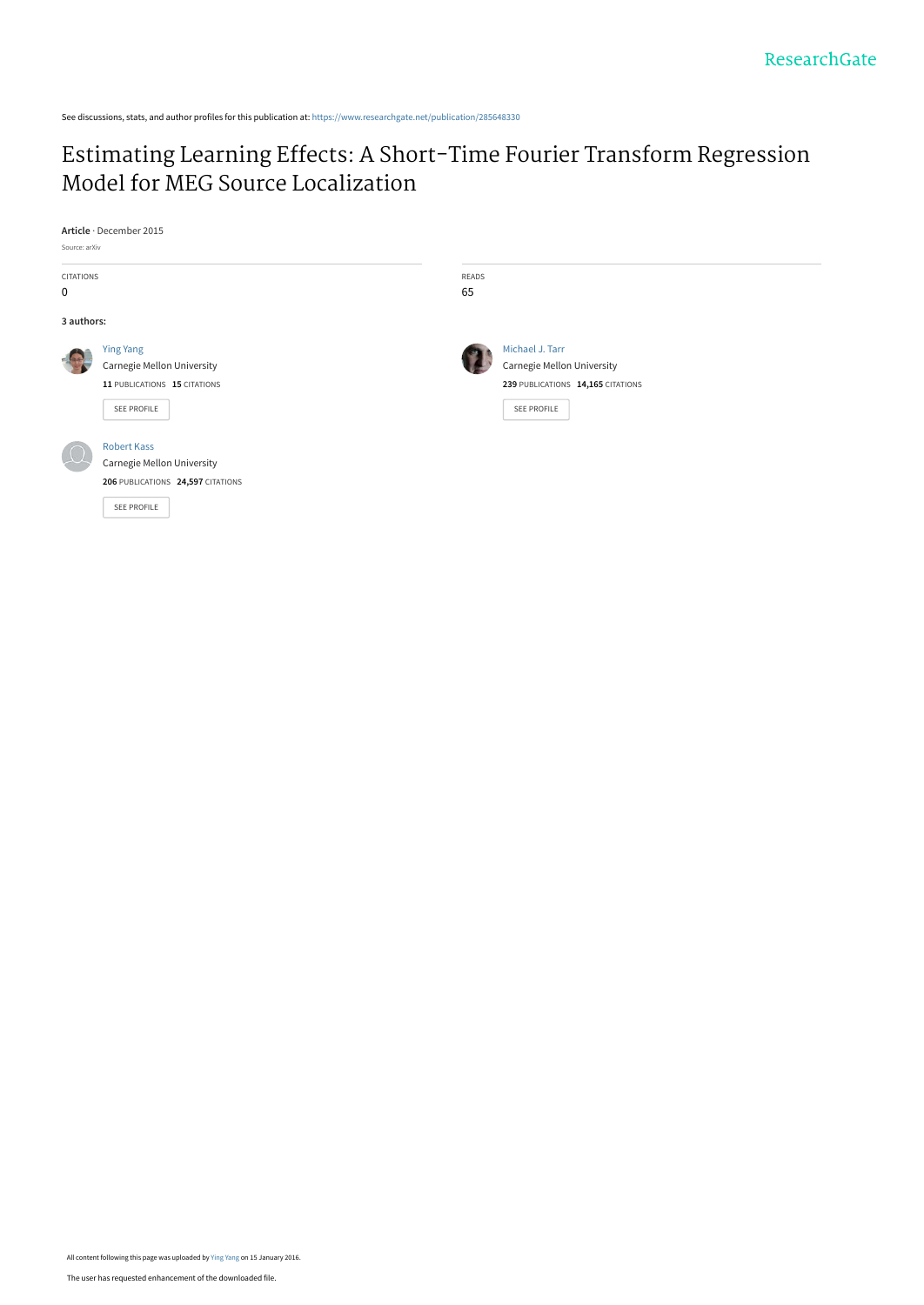# Estimating Learning Effects: A Short-Time Fourier Transform Regression Model for MEG Source Localization

Ying Yang yingyan1@andrew.cmu.edu

Michael J. Tarr michaeltarr@cmu.edu

Robert E. Kass kass@stat.cmu.edu Carnegie Mellon University

This is an author manuscript. The paper is in press and will be published in the volume for the 4th NIPS Workshop on Machine Learning and Interpretation in Neuroimaging (2014), Lecture Notes in Computer Science, Springer. (Original publication link by Springer will appear here later.)

#### Abstract

Magnetoencephalography (MEG) has a high temporal resolution well-suited for studying perceptual learning. However, to identify where learning happens in the brain, one needs to apply source localization techniques to project MEG sensor data into brain space. Previous source localization methods, such as the short-time Fourier transform (STFT) method by Gramfort et al.([\[Gramfort et al., 2013\]](#page-12-0)) produced intriguing results, but they were not designed to incorporate trial-by-trial learning effects. Here we modify the approach in [\[Gramfort et al., 2013\]](#page-12-0) to produce an STFT-based source localization method (STFT-R) that includes an additional regression of the STFT components on covariates such as the behavioral learning curve. We also exploit a hierarchical  $L_{21}$  penalty to induce structured sparsity of STFT components and to emphasize signals from regions of interest (ROIs) that are selected according to prior knowledge. In reconstructing the ROI source signals from simulated data, STFT-R achieved smaller errors than a two-step method using the popular minimum-norm estimate (MNE), and in a real-world human learning experiment, STFT-R yielded more interpretable results about what time-frequency components of the ROI signals were correlated with learning.

### 1 Introduction

Magnetoencephalography (MEG) [\[Hamalainen et al., 1993\]](#page-12-1) has a high temporal resolution well-suited for studying the neural bases of perceptual learning. By regressing MEG signals on covariates, for example, trial-by-trial behavioral performance, we can identify how neural signals change with learning. Based on Maxwell's equations[\[Hamalainen and Ilmoniemi, 1994\]](#page-12-2), MEG sensor data can be approximated by a linear transform of the underlying neural signals in a "source space", often defined as  $\sim 10^4$  source points distributed on the cortical surfaces. Solving the inverse of this linear problem ("source localization") facilitates identifying the neural sites of learning. However, this inverse problem is underspecified, because the number of sensors (∼ 300) is much smaller than the number of source points. Many source localization methods use an  $L_2$  penalty for regularization at each time point (minimum-norm estimate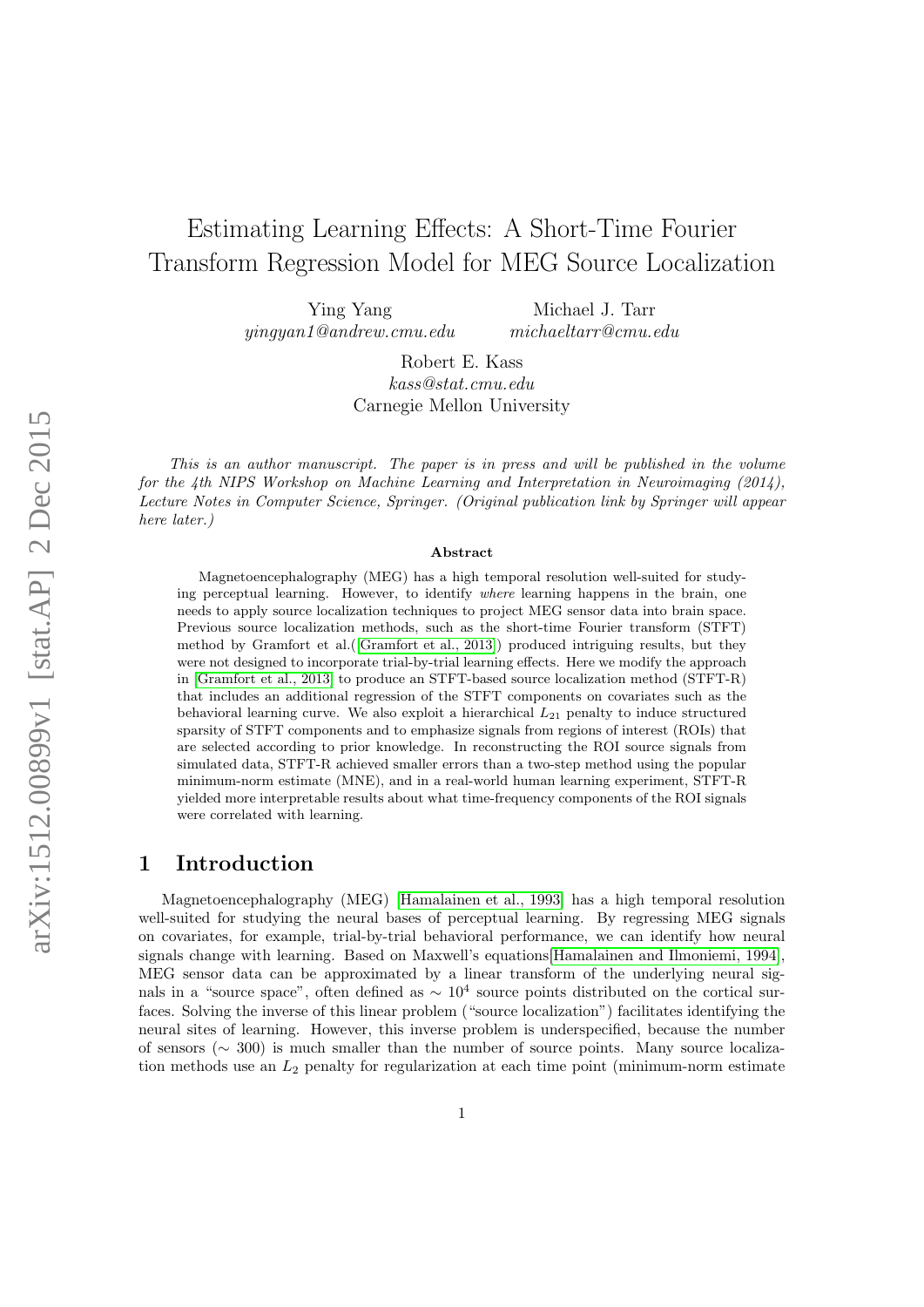[\[Hamalainen and Ilmoniemi, 1994\]](#page-12-2), dSPM [\[Dale et al., 2000\]](#page-12-3) and sLORETA [\[Pascual-Marqui, 2002\]](#page-13-0)). These methods, however, may give noisy solutions in that they ignore the temporal smoothness of the MEG signals. Other methods have been proposed to capture the temporal structure (e.g. [\[Galka et al., 2004,](#page-12-4) [Lamus et al., 2012\]](#page-12-5)), among which, a sparse short-time Fourier transform (STFT) method by Gramfort et al. [\[Gramfort et al., 2013\]](#page-12-0) yields solutions that are spatially sparse and temporally smooth.

With  $L_2$  methods such as the minimum-norm estimate (MNE), one can study learning effects in a two-step procedure: 1) obtain source time series in each trial; 2) regress some features of the time series on the covariates. However, these methods may give noisy solutions due to lack of smoothness. To address this, we might want to regress the STFT components in [\[Gramfort et al., 2013\]](#page-12-0) on the covariates in a two-step procedure, but being designed for single-trial data, [\[Gramfort et al., 2013\]](#page-12-0) may not provide consistent sparse structures across trials. Additionally, in cases with pre-defined regions of interest (ROIs) that are theoretically important in perceptual learning, for example, "face-selective" areas [\[Gauthier et al., 2000,](#page-12-6) [Kanwisher et al., 1997,](#page-12-7) [Pitcher et al., 2011\]](#page-13-1), it is not desirable to shrink all source points equally to zero as in MNE. Instead, it may be useful to assign weighted penalties to emphasize the ROIs.

Here we modify the model in [\[Gramfort et al., 2013\]](#page-12-0) to produce a new method (STFT-R) to estimate learning effects in MEG. We represent the source signals with STFT components and assume the components have a linear relationship with the covariates. To solve the regression coefficients of STFT components, we design a hierarchical group lasso  $(L_{21})$  penalty [\[Jenatton et al., 2011\]](#page-12-8) of three levels to induce structured sparsity. The first level partitions source points based on ROIs, allowing different penalties for source points within ROIs and outside ROIs; then for each source point, the second level encourages sparsity over time and frequency on the regression coefficients of the STFT components, and finally for each STFT component, the third level induces sparsity over the coefficients for different covariates. We derive an algorithm with an active-set strategy to solve STFT-R, and compare STFT-R with an alternative two-step procedure using MNE on both simulated and human experimental data.

#### 2 Methods

Model Assume we have n sensors,  $m$  source points,  $T$  time points in each trial, and  $q$ trials together. Let  $M^{(r)} \in \mathbb{R}^{n \times T}$  be the sensor time series we observe in the rth trial, and  $G \in \mathbb{R}^{n \times m}$  be the known linear operator ("forward matrix") that projects source signals to sensor space. Following the notation in [\[Gramfort et al., 2013\]](#page-12-0), let  $\mathbf{\Phi}^H \in \mathbb{C}^{s \times T}$  be s pre-defined STFT dictionary functions at different frequencies and time points (see Appendix 1). Suppose we have p covariates (e.g. a behavioral learning curve, or non-parametric spline basis functions), we write them into a design matrix  $\mathbf{X} \in \mathbb{R}^{q \times p}$ , which also includes an all-one column to represent the intercept. Besides the all one column, all other columns have zero means. Let the scalar  $X_k^{(r)} = X(r, k)$  be the kth covariate in the rth trial. When we represent the time series of the ith source point with STFT, we assume each STFT component is a linear function of the p covariates: the jth STFT component in the rth trial is  $\sum_{k=1}^{p} X_k^{(r)} Z_{ijk}$ , where the regression coefficients  $Z_{ijk}$ 's are to be solved. We use a complex tensor  $\mathbf{Z} \in \mathbb{C}^{m \times s \times p}$  to denote the  $Z_{ijk}$ 's, and use  $\mathbf{Z}_k \in \mathbb{C}^{m \times s}$  to denote each layer of  $\mathbf{Z}$ . Our STFT-R model reads

<span id="page-2-0"></span>
$$
\boldsymbol{M}^{(r)} = \boldsymbol{G} \left( \sum_{k=1}^{p} X_k^{(r)} \boldsymbol{Z_k} \right) \boldsymbol{\Phi}^{\boldsymbol{H}} + \boldsymbol{E}^{(r)} \quad \text{ for } \quad r = 1, \cdots, q.
$$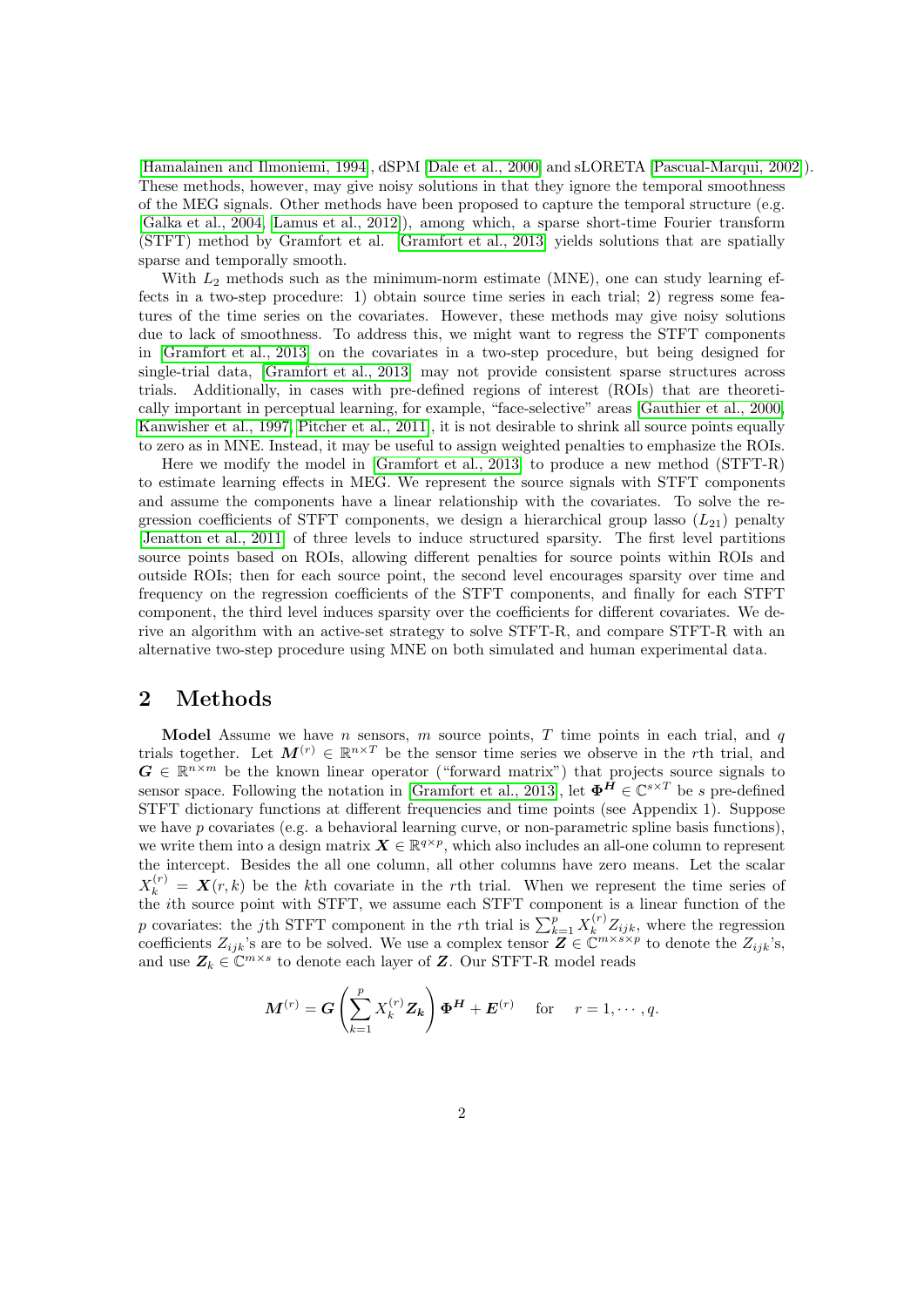where the error  $\mathbf{E}^{(r)} \in \mathbb{R}^{n \times T}$  is an i.i.d random matrix for each trial. To solve Z, we minimize the sum of squared prediction error across q trials, with a hierarchical  $L_{21}$  penalty  $\Omega$  on  $\mathbf{Z}$ :

$$
\min_{\mathbf{Z}} \left( \frac{1}{2} \sum_{r=1}^{q} \|\mathbf{M}^{(r)} - \mathbf{G}(\sum_{k=1}^{p} X_k^{(r)} \mathbf{Z}_k) \boldsymbol{\Phi}^{\mathbf{H}} \|_{F}^{2} + \Omega(\mathbf{Z}, \alpha, \beta, \gamma, \mathbf{w}) \right)
$$
(1)

where  $\|\cdot\|_F$  is the Frobenius norm and

$$
\Omega(\mathbf{Z}, \alpha, \beta, \gamma, \mathbf{w}) = \alpha \sum_{l} w_l \sqrt{\sum_{i \in \mathcal{A}_l} \sum_{j=1}^s \sum_{k=1}^p |Z_{ijk}|^2}
$$
(2)

<span id="page-3-1"></span><span id="page-3-0"></span>
$$
+\beta \sum_{i=1}^{m} \sum_{j=1}^{s} \sqrt{\sum_{k=1}^{p} |Z_{ijk}|^2}
$$
 (3)

<span id="page-3-2"></span>
$$
+\gamma \sum_{i=1}^{m} \sum_{j=1}^{s} \sum_{k=1}^{p} |Z_{ijk}|.
$$
\n(4)

The penalty  $\Omega$  involves three terms corresponding to three levels of nested groups, and  $\alpha$ ,  $\beta$  and  $\gamma$ are tuning parameters. On the first level in [\(2\)](#page-3-0), each group under the square root either consists of coefficients for all source points within one ROI, or coefficients for one single source point outside the ROIs. Therefore we have  $N_{\alpha}$  groups, denoted by  $A_l, l = 1, \cdots, N_{\alpha}$ , where  $N_{\alpha}$  is the number of ROIs plus the number of source points outside the ROIs. Such a structure encourages the source signals outside the ROIs to be spatially sparse and thus reduces computational cost. With a good choice of weights for the  $N_{\alpha}$  groups,  $\mathbf{w} = (w_1, w_2, \dots w_{N_{\alpha}})^T$ , we can also make the penalty on coefficients for source points within the ROIs smaller than that on coefficients for source points outside the ROIs. On the second level, for each source point  $i$ , the term  $(3)$ groups the  $p$  regression coefficients for the jth STFT component under the square root, inducing sparsity over time points and frequencies. Finally, on the third level,  $(4)$  adds an  $L_1$  penalty on each  $Z_{ijk}$  to encourage sparsity on the p covariates, for each STFT component of each source point.

The FISTA algorithm We use the fast iterative shrinkage-thresholding algorithm (FISTA [\[Beck and Teboulle, 2009\]](#page-12-9)) to solve [\(1\)](#page-2-0), with a constant step size, following [\[Gramfort et al., 2013\]](#page-12-0). Let  $z$  be a vector that is concatenated by all entries in  $Z$ , and let  $y$  be a vector of the same size. In each FISTA step, we need the proximal operator associated with the hierarchical penalty  $\Omega$ :

<span id="page-3-3"></span>
$$
\arg\min_{\mathbf{z}}\left(\frac{1}{2}\|\mathbf{z}-\mathbf{y}\|^2+\Omega(\mathbf{z},\alpha,\beta,\gamma,\mathbf{w})\right)=\arg\min_{\mathbf{z}}\left(\frac{1}{2}\|\mathbf{z}-\mathbf{y}\|^2+\sum_{h=1}^N\lambda_h\|\mathbf{z}\|_{g_h}\|_2\right)\tag{5}
$$

where we concatenate all of the nested groups on the three levels in  $\Omega$  into an ordered list  ${g_1, g_2, \dots, g_N}$  and denote the penalty on group  $g_h$  by  $\lambda_h$ . For example,  $\lambda_h = \alpha w_l$  if  $g_h$  is the Ith group on the first level,  $\lambda_h = \beta$  if  $g_h$  is on the second level, and  $\lambda_h = \gamma$  if  $g_h$  is on in the third level.  $\{g_1, g_2, \dots, g_N\}$  is obtained by listing all the third level groups, then the second level and finally the first level, such that if  $h_1$  is before  $h_2$ , then  $g_{h_1} \subset g_{h_2}$  or  $g_{h_1} \cap g_{h_2} = \emptyset$ . Let  $z|_{g_h}$  be the elements of  $z$  in group  $g_h$ . As proved in [\[Jenatton et al., 2011\]](#page-12-8), [\(5\)](#page-3-3) is solved by composing the proximal operators for the  $L_{21}$  penalty on each  $g_h$ , following the order in the list; that is, initialize  $z \leftarrow y$ , for  $h = 1, \cdots N$  in the ordered list,

$$
z|_{g_h} \leftarrow \left\{ \begin{array}{ll} z|_{g_h}(1-\lambda_h/\|z|_{g_h}\|_2) & \text{ if } \|z|_{g_h}\|_2 > \lambda_h \\ 0 & \text{ otherwise} \end{array} \right.
$$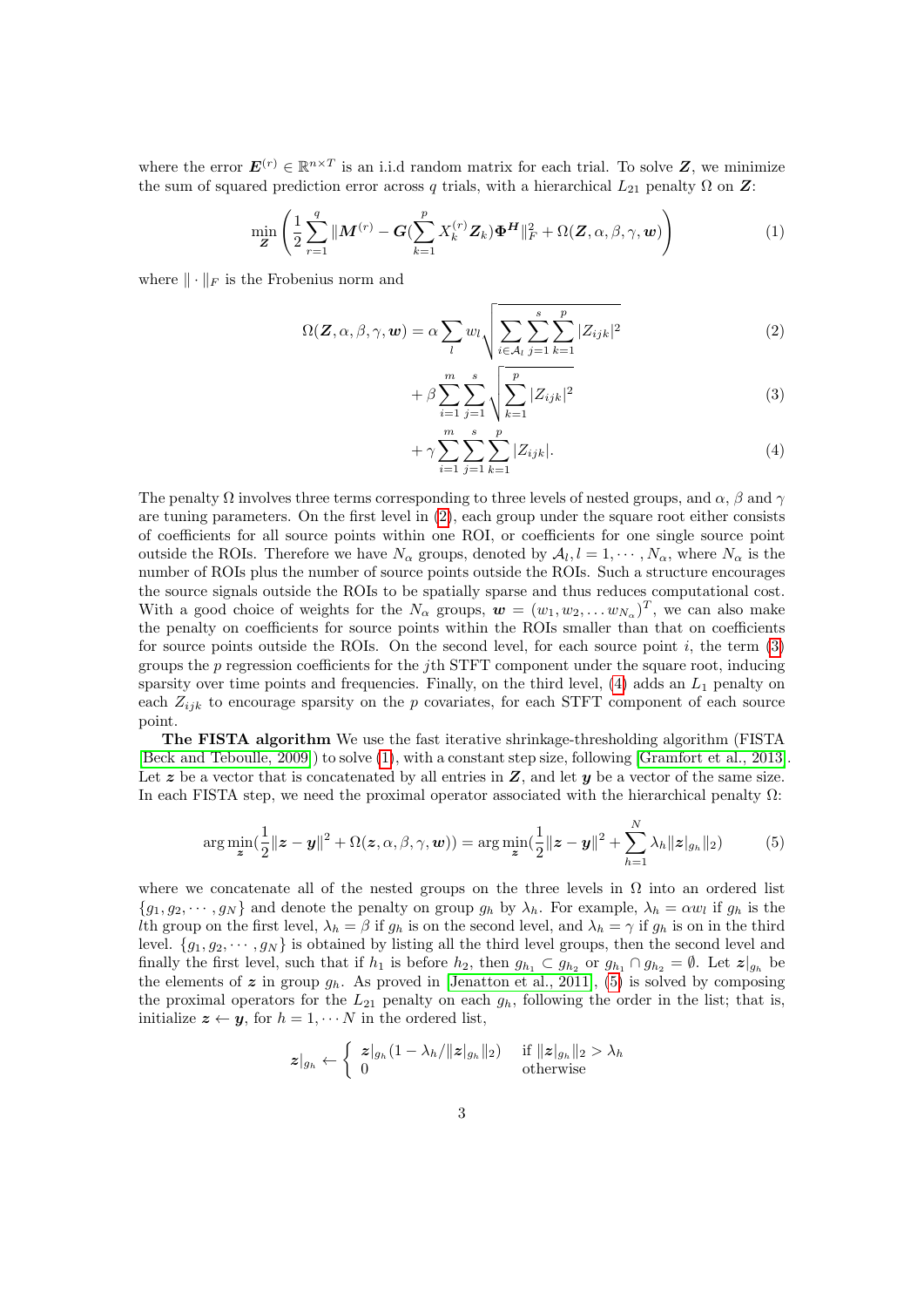Algorithm 1: FISTA algorithm given the Lipschitz constant  $L$ 

<span id="page-4-0"></span> $\textbf{Data:} \ \ \ L,f(\boldsymbol{z})=\frac{1}{2}\sum_{r=1}^{q}\|\boldsymbol{M}^{(r)}-\boldsymbol{G}\left(\sum_{k=1}^{p}X_{k}^{(r)}\boldsymbol{Z_{k}}\right)\boldsymbol{\Phi^{H}}\|_{F}^{2},\Omega(\boldsymbol{z})=\Omega(\boldsymbol{Z},\alpha,\beta,\gamma,\boldsymbol{w})$ Result: the optimal solution z initialization:  $z_0, \zeta = 1, \zeta_0 = 1, y \leftarrow z_0, z \leftarrow z_0;$ while change of  $z$  in two iterations is not small enough do  $z_0 \leftarrow z$ ; Compute  $\nabla f(\boldsymbol{y})$ ; Apply the proximal operator  $\boldsymbol{z} = \arg_{\boldsymbol{x}} \min(\frac{1}{2} || \boldsymbol{x} - (\boldsymbol{y} - \frac{1}{L} \nabla f(\boldsymbol{y})) ||^2 + \frac{1}{L} \Omega(\boldsymbol{x})$ ; Apply the proximal operator  $z = \arg_x \min_{\bar{z}} |\bar{z}|$ <br>  $\zeta_0 \leftarrow \zeta$ ;  $\zeta \leftarrow \frac{1 + \sqrt{4\zeta_0^2 + 1}}{2}$ ;  $y \leftarrow z + \frac{\zeta_0 - 1}{\zeta}(z - z_0)$ ; end

Details of FISTA are shown in Algorithm [1,](#page-4-0) where  $y$  and  $z_0$  are auxiliary variables of the same shape as z, and  $\zeta$ ,  $\zeta_0$  are constants used to accelerate convergence. The gradient of  $f(z)$  is computed in the following way:  $\frac{\partial f}{\partial \mathbf{Z}_k} = -\mathbf{G}^T \sum_{r=1}^q X_k^{(r)} \mathbf{M}^{(r)} \mathbf{\Phi} + \mathbf{G}^T \mathbf{G} (\sum_{r=1}^q X_k^{(r)} )$  $\mathcal{E}_k^{(r)} \sum_{k'=1}^p \bm{Z}_{k'} X_{k'}(r)) \bm{\Phi}^H \bm{\Phi}.$ We use the power iteration method in [\[Gramfort et al., 2013\]](#page-12-0) to compute the Lipschitz constant of the gradient.

The active-set strategy In practice, it is expensive to solve the original problem in [\(1\)](#page-2-0). Thus we derive an active-set strategy (Algorithm [2\)](#page-5-0), according to Chapter 6 in [\[Bach et al., 2011\]](#page-12-10): starting with a union of some groups on the first level  $(J = \cup_{l \in \mathcal{B}} A_l, \mathcal{B} \subset \{1, \cdots, N_\alpha\})$ , we compute the solution to the problem constrained on J, then examine whether it is optimal for the original problem by checking whether the Karush-Kuhn-Tucker(KKT) conditions are met, if yes, we accept it, otherwise, we greedily add more groups to  $J$  and repeat the procedure.

Let z denote the concatenated Z again, and let diagonal matrix  $D_h$  be a filter to select the elements of z in group  $g_h$  (i.e. entries of  $D_h z$  in group  $g_h$  are equal to  $z|_{g_h}$ , and entries outside  $g_h$  are 0). Given a solution  $z_0$ , the KKT conditions are

$$
\nabla f(\boldsymbol{z})_{\boldsymbol{z}=\boldsymbol{z}_0} + \sum_h \boldsymbol{D}_h \boldsymbol{\xi}_h = 0, \text{and } \begin{cases} \boldsymbol{\xi}_h = \lambda_h \frac{\boldsymbol{D}_h \boldsymbol{z}_0}{\|\boldsymbol{D}_h \boldsymbol{z}_0\|_2} & \text{if } \|\boldsymbol{D}_h \boldsymbol{z}_0\|_2 > 0, \\ \|\boldsymbol{\xi}_h\|_2 \leq \lambda_h & \text{if } \|\boldsymbol{D}_h \boldsymbol{z}_0\|_2 = 0 \end{cases}
$$

where  $\xi_h$ ,  $h = 1, \dots, N$  are Lagrange multipliers of the same shape as z. We defer the derivations to Appendix 2.

We minimize the following problem

$$
\min_{\xi_h, \forall h} \frac{1}{2} \|\nabla f(z)_{z=z_0} + \sum_h \mathbf{D}_h \xi_h\|_2^2,
$$
  
subject to 
$$
\begin{cases} \xi_h = \lambda_h \frac{\mathbf{D}_h z_0}{\|\mathbf{D}_h z_0\|_2} & \text{if } \|\mathbf{D}_h z_0\|_2 > 0, \\ \|\xi_h\|_2 \le \lambda_h & \text{if } \|\mathbf{D}_h z_0\|_2 = 0 \end{cases}
$$

and use  $\frac{1}{2} \|\nabla f(z)_{z=z_0} + \sum_h \mathbf{D}_h \boldsymbol{\xi}_h\|_2^2$  at the optimum to measure the violation of KKT conditions. Additionally, we use the  $\frac{1}{2} \|\nabla f(z)_{z=z_0} + \sum_h \mathbf{D}_h \xi_h\|_{A_l}^2$ , constrained on each non-active firstlevel group  $\mathcal{A}_l \not\subset J$ , as a measurement of violation for the group.

 $L_2$  regularization and bootstrapping The hierarchical  $L_{21}$  penalty may give biased results [\[Gramfort et al., 2013\]](#page-12-0). To reduce bias, we computed an  $L_2$  solution constrained on the nonzero entries of the hierarchical  $L_{21}$  solution. Tuning parameters in the  $L_{21}$  and  $L_2$  models were selected to minimize cross-validated prediction error.

To obtain the standard deviations of the regression coefficients in Z, we performed a datasplitting bootstrapping procedure. The data was split to two halves (odd and even trials). On the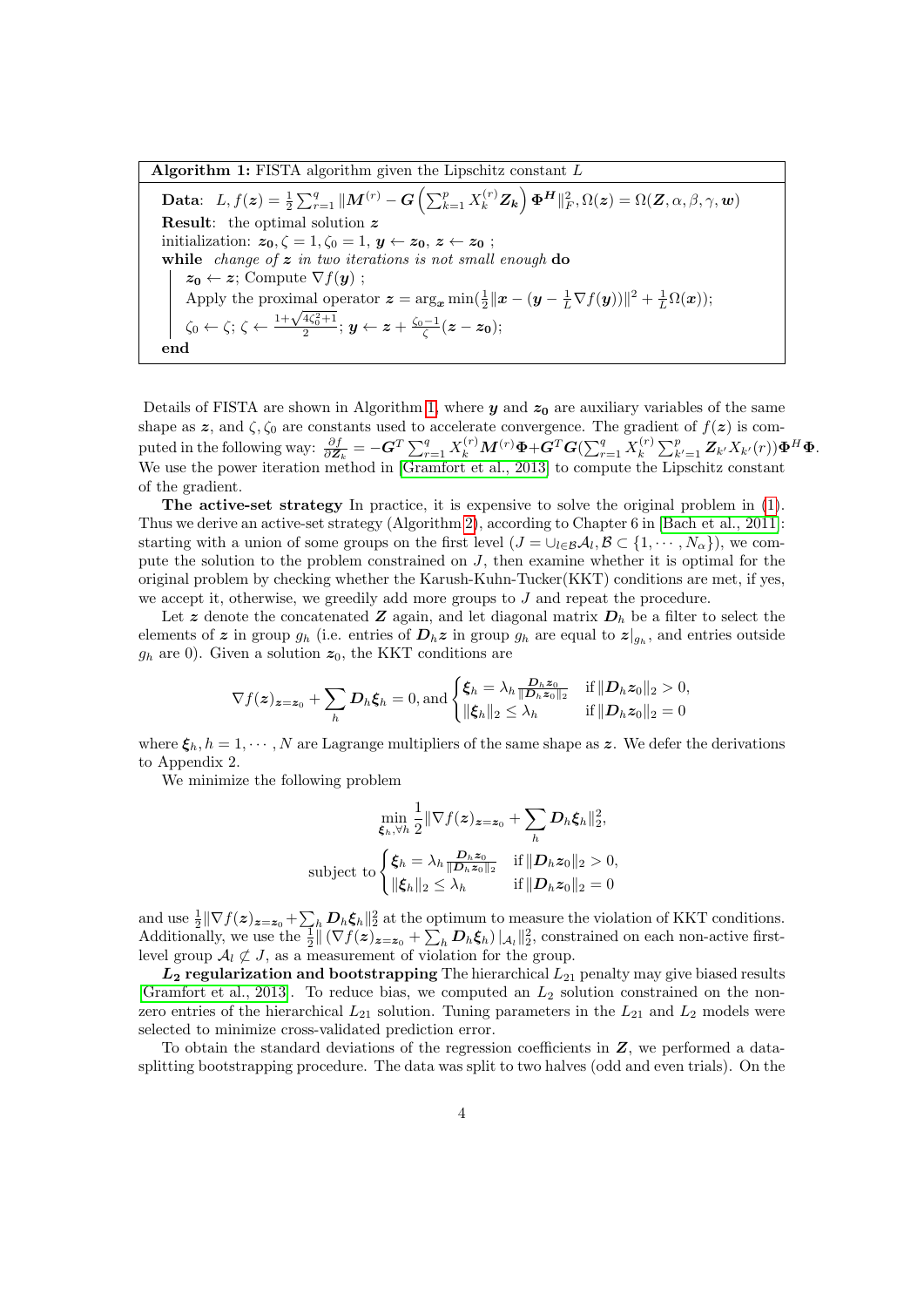<span id="page-5-0"></span>

| <b>Algorithm 2:</b> Active-set strategy                                                          |  |  |  |
|--------------------------------------------------------------------------------------------------|--|--|--|
| initialization: choose initial $J$ and initial solution $Z$ ; compute the KKT violation for each |  |  |  |
| $\mathcal{A}_l \notin J$ ;                                                                       |  |  |  |
| while the total KKT violation is not small enough do                                             |  |  |  |
| add 50 non-active groups that have the largest KKT violations to $J$ ;                           |  |  |  |
| compute a solution to the problem constrained on $J$ using FISTA;                                |  |  |  |
| compute the KKT violation for each $\mathcal{A}_l \not\subset J$ ;                               |  |  |  |
| end                                                                                              |  |  |  |

first half, we obtained the hierarchical  $L_{21}$  solution, and on the second half, we computed an  $L_2$ solution constrained on the non-zero entries of the hierarchical  $L_{21}$  solution. Then we plugged in this  $L_2$  solution  $\boldsymbol{Z}$  to obtain residual sensor time series of each trial on the second half of the data  $(R^{(r)} = M^{(r)} - G(\sum_{k=1}^p X_k^{(r)} Z_k) \Phi^H)$ . We rescaled the residuals according to the design matrix **X** [\[Stine, 1985\]](#page-13-2). Let  $X_r = \mathbf{X}(r,.)^T = (X_1^{(r)}, X_2^{(r)}, \cdots, X_p^{(r)})^T$ , and  $h_r = X_r^T (\mathbf{X}^T \mathbf{X})^{-1} X_r$ . The residual in the rth trial was rescaled by  $1/(1-h_r)^{0.5}$ . The re-sampled residuals  $\mathbf{R}^{(r)*}$ s were random samples with replacement from  $\{R^{(r)}/(1-h_r)^{0.5}, r=1,\cdots,q\}$  and the bootstrapped sensor data for each trial were

$$
\bm{M}^{(r)*} = \bm{G}(\sum_{k=1}^p X_k^{(r)}\bm{Z}_k)\bm{\Phi}^{\bm{H}} + \bm{R}^{(r)*}
$$

After B re-sampling procedures, for each bootstrapped sample, we re-estimated the solution to the  $L_2$  problem constrained on the non-zero entries again, and the best  $L_2$  parameter was determined by a 2-fold cross-validation.

## 3 Results

Simulation On simulated data, we compared STFT-R with an alternative two-step MNE method (labelled as MNE-R), that is, (1) obtain MNE source solutions for each trial; (2) apply STFT and regress the STFT components on the covariates.

We performed simulations using "mne-python" [\[Gramfort et al., 2014\]](#page-12-11), which provided a sample dataset, and a source space that consisted of 7498 source points perpendicular to the gray-white matter boundary, following the major current directions that MEG is sensitive to. Simulated source signals were constrained in four regions in the left and right primary visual and auditory cortices (Aud-lh, Aud-rh, Vis-lh and Vis-rh, Fig. [1\(](#page-7-0)a)). All source points outside the four regions were set to zero. To test whether STFT-R could emphasize regions of interest, we treated Aud-lh and Aud-rh as the target ROIs and Vis-lh and Vis-rh as irrelevant signal sources. The noiseless signals were low-frequency Gabor functions (Fig. [1\(](#page-7-0)b)), whose amplitude was a linear function of a sigmoid curve (simulated "behavorial learning curve", Fig. [1\(](#page-7-0)c)). We added Gaussian process noise on each source point in the four regions independently for each trial. We denoted the ratio of the marginal standard deviation of this noise to the largest amplitude of the signal as noise levels, and ran multiple simulations with different noise levels. We also simulated the sensor noise as multivariate Gaussian noise filtered by a 5th order infinite impulse response (IIR) filter. The filter and covariance matrix of the sensor noise were estimated from the sample data. We used different signal-to-noise ratios (SNRs) in Decibel when adding sensor noise. Hence we had two different levels of noise characterized by *noise level* in the source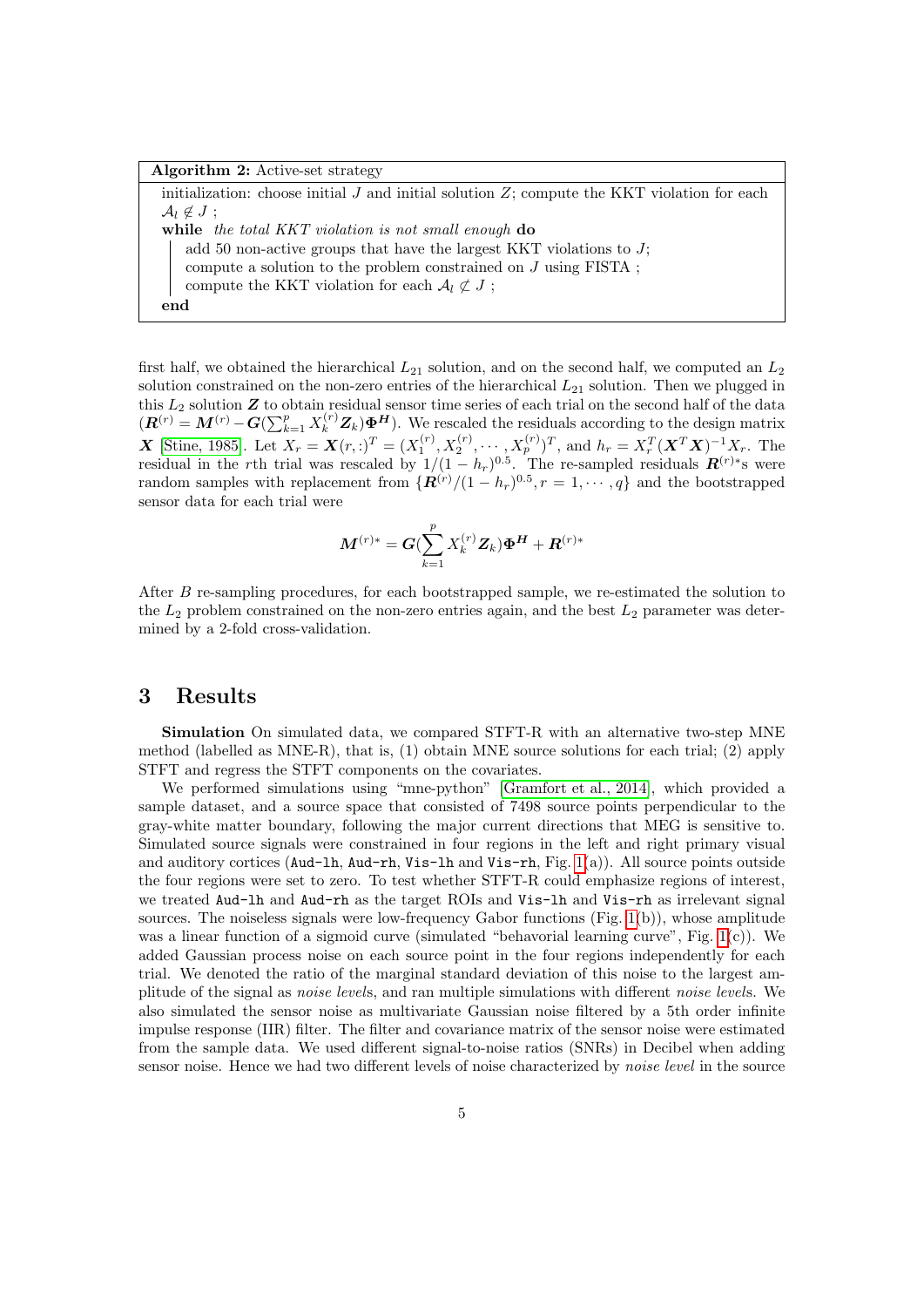space and  $SNR$  in the sensor space.

We ran 5 independent simulations for  $SNR \in \{0.5, 1\}$  and noise level  $\in \{0.1, 0.3, 0.5\}$ , with 20 trials (length of time series  $T = 100$ , sampling rate  $= 100$  Hz, window size of the STFT  $= 160$ ms and step size  $\tau_0 = 40$  ms). With only one covariate (the sigmoid curve), we fit an intercept and a slope for each STFT component. Before applying both methods, we pre-whitened the correlation between sensors. In STFT-R, the weights for  $\alpha$  in the ROI groups were set to zero, and the weights in the non-ROI groups were equal and summed to 1. We tuned the penalization parameters  $\alpha$ ,  $\beta$  in STFT-R. For  $\gamma$ , because the true slope and intercept were equal in the simulation, we did not need a large  $\gamma$  to select between the slope and intercept, therefore we fixed  $\gamma$ to a small value to reduce the time for parameter tuning. The  $L_2$  penalty parameter in MNE-R was also selected via cross-validation. We used  $B = 20$  in bootstrapping.

We reconstructed the source signals in each trial using the estimated  $Z$ . Note that true source currents that were close to each other could have opposite directions due to the folding of sulci and gyri, and with limited precision of the forward matrix, the estimated signal could have an opposite sign to the truth. Therefore we "rectified" the reconstructed signals and the true noiseless signals by taking their absolute values, and computed the mean squared error (MSE) on the absolute values. Fig. [1\(](#page-7-0)d) shows estimated source signals in the target ROIs (red and yellow) by the two methods in the 20th trial  $(SNR = 0.5, noise level = 0.5)$ . Noticing the scales, we found that MNE-R shrank the signals much more than STFT-R. We show the ratios of the rectified MSEs of STFT-R to the rectified MSEs of MNE-R for source points within the ROIs (Fig. [1\(](#page-7-0)e)), and for all source points in the source space (Fig. 1(f)). Compared with MNE-R, STFT-R reduced the MSE within the ROIs by about  $20 \sim 40\%$  (Fig. [1\(](#page-7-0)e)). STFT-R also reduced the MSE of all the source points by about 20% in cases with low noise levels (0.1) (Fig.  $1(f)$ ). The MSE reduction was larger when *noise level* was small.

To visualize which time-frequency components were correlated with the covariate, we computed the T-statistic for each slope coefficient of each STFT component, defined as the estimated coefficient divided by the bootstrapped standard error. Again, since our estimate could have an opposite sign to the true signals, we rectified the T-statistics by using their absolute values. We first averaged the absolute values of the T-statistics for the real and imaginary parts of each STFT component, and then averaged them across all non-zero source points in an ROI, for each STFT component. We call these values averaged absolute Ts.

In Fig. [2,](#page-8-0) we plot the T-statistic of the slope coefficient for each STFT component of each source point in the two ROIs by STFT-R (Fig. [2\(](#page-8-0)b)) and by MNE-R (Fig. 2(c)), and compared them with the true coefficients in Fig. [2\(](#page-8-0)a)  $(SNR = 0.5, noise level = 0.5)$ . The T-statistics for the real and imaginary parts are shown separately. In Fig.  $2(a)$ , (b) and (c), the vertical axis corresponds to the indices of source points, concatenated for the two ROIs. The horizontal axis corresponds to the indices of STFT components, which is a one-dimensional concatenation of the cells of the frequency  $\times$  time matrix in Fig. [2\(](#page-8-0)d); 0-24 are 25 time points in 0 Hz, 25-49 in 6.25 Hz, 50-74 in 12.5 Hz, and so on. STFT-R yielded a sparse pattern, where only the lower frequency (0 to 6.25 Hz) components were active, whereas the pattern by MNE-R spread into higher frequencies (index  $100-200.25-50Hz$ ). We also compared the *averaged absolute Ts* for each ROI by STFT-R (Fig. [2\(](#page-8-0)e)) and by MNE-R (Fig. 2(f)), with the true pattern in Fig. 2(d), in which we averaged the absolute values of the real and imaginary parts of the true coefficients across the source points in the ROI. Again, STFT-R yielded a sparse activation pattern similar to the truth, where as MNE-R yielded a more dispersed pattern.

Human face-learning experiment We applied STFT-R and MNE-R on a subset of data from a face-learning study [\[Xu, 2013\]](#page-13-3), where participants learned to distinguish two categories of computer-generated faces. In each trial, a participant was shown a face, then reported whether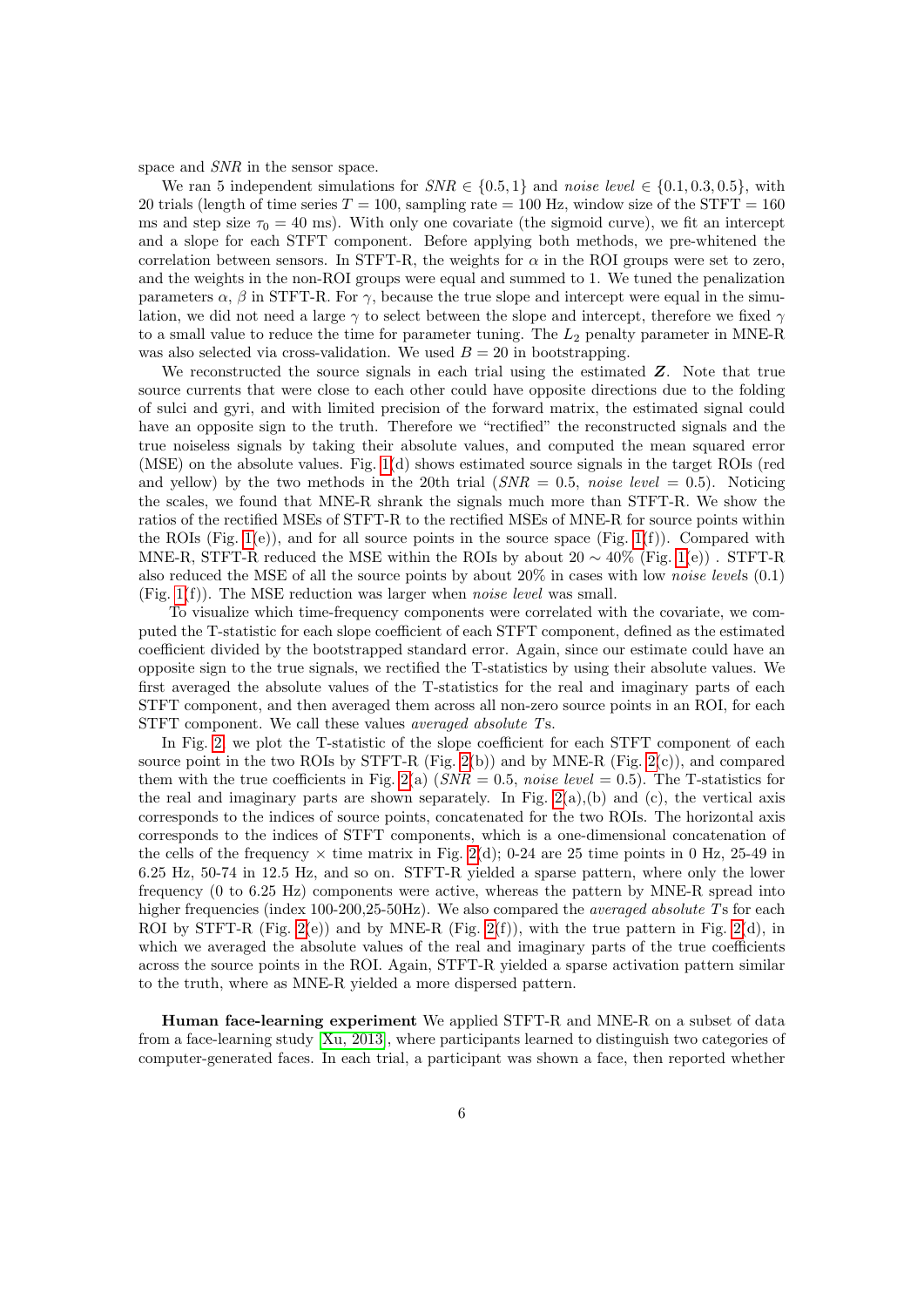

<span id="page-7-0"></span>Figure 1: Simulation results: source signal reconstruction. (a), Target ROIs: Aud-lh (red), Aud-rh (yellow) and irrelevant regions: Vis-lh (blue), Vis-rh (green). (b), The simulated source signals with Gaussian process noise in the 20th trial. Each curve represents one source point. The thicker curves show the noiseless true signals (solid: target ROIs, dashed: irrelevant regions). noise level  $= 0.5$ . (c), The simulated "behavioral learning curve". (d), Estimates of source signals (*noise level* = 0.5,  $SNR = 0.5$ ) in the 20th trial by STFT-R and MNE-R, in Aud-lh (red) and Aud-rh (yellow). Each curve represents one source point. Note the scale for MNE-R is  $\lt 1/10$  of the truth. (e) and (f), Ratios of rectified MSE (STFT-R over MNE-R) for source points within the target ROIs (e) and for all source points (f). The bars show averaged ratios across 5 independent runs of simulation, and the error bars show standard errors of the averaged ratios.

it was Category 0 or 1, and got feedback. In about 500 trials, participants' behavioural accuracy rates increased from chance to at least 70%. Fig. [3\(](#page-9-0)a) shows the smoothed behavioral accuracy of one participant for Category 0, where the smoothing was done by a logistic regression on Legendre polynomial basis functions of degree 5. We used face-selective ROIs pre-defined in an independent dataset, and applied STFT-R and MNE-R to regress on the smoothed accuracy rates. Considering that the participants might have different learning rates for different categories, we analyzed trials with each category separately. Again, it was a simple linear regression with only one covariate, where we fit a slope and an intercept for each STFT component, and we were mainly interested in the slope regression coefficients, which reflected how neural signals correlated with learning. We preprocessed the sensor data using MNE-python and re-sampled the data at 100 Hz. STFT was computed in a time window of 160 ms, at a step size  $\tau_0 = 40$  ms. When applying STFT, we set the weights of  $\alpha$  for the ROI groups to zero, and used equal weights for other non-ROI groups, which summed to 1. All of the tuning parameters in both methods, including  $\alpha$ ,  $\beta$  and  $\gamma$ , were selected via cross-validation. We used  $B = 20$  in bootstrapping.

We report here results in one of the face selective regions, the right inferior occipital gyrus (labelled as  $IOG_R-rh$ , for one participant and one face category. This area is part of the "occipital"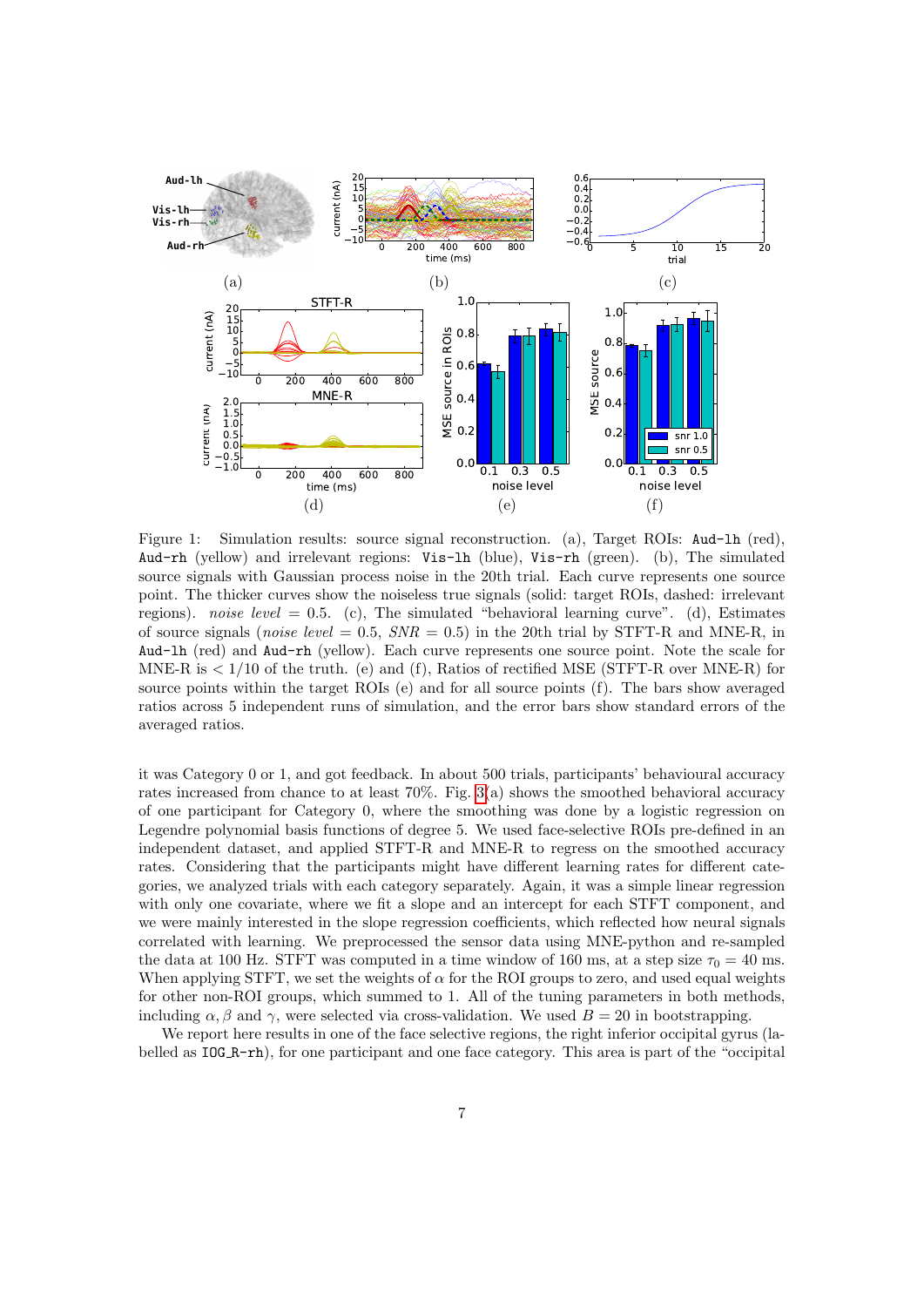

<span id="page-8-0"></span>Figure 2: Simulation results: inference of regression.  $SNR = 0.5$ , noise level = 0.5. (a), The true slope coefficients of the regression. The vertical axis corresponds to the indices of source points. Source points from the two ROIs are concatenated. The horizontal axis corresponds to the indices of frequency  $\times$  time components, where 0-24 are 25 time points in 0 Hz, 25-49 in 6.25 Hz, etc. The upper and lower plots show the real and imaginary parts of the complex coefficients. (b) and (c), The T-statistics for each STFT components, by STFT-R (b) and by MNE-R(c). (d), Averaged absolute values of the real and imaginary parts of the true slope coefficients across source points in each ROI. (e) and (f), Averaged absolute  $T$  for each STFT component in the two ROIs by STFT-R (e) and MNE-R (f).

face area" reported in the literature [\[Pitcher et al., 2011\]](#page-13-1). Since both STFT and the regression on the covariates are linear, we inversely transformed the slope coefficients of the STFT components to a time series for each source point, (denoted by "slope time series"), which showed the slope coefficient in the time domain  $(Fig. 3(b)$  $(Fig. 3(b)$  $(Fig. 3(b)$  and  $(c)$ ). We observed that STFT-R produced smooth slope time series due to the sparse STFT representation (Fig. [3\(](#page-9-0)b)), whereas MNE-R produced more noisy time series (Fig.  $3(c)$ ). We also show the previously defined *averaged absolute* Ts in the ROI, produced by STFT-R (Fig. [3\(](#page-9-0)d)) and MNE-R (Fig. 3(e)) Compared with the dispersed pattern by MNE-R, STFT-R produced a more sparse pattern localized near 200  $\sim$  300 ms. We speculate that this pattern corresponds to the N250 component near 250 ms, which is related to familiarity of faces [\[Tanaka et al., 2006\]](#page-13-4).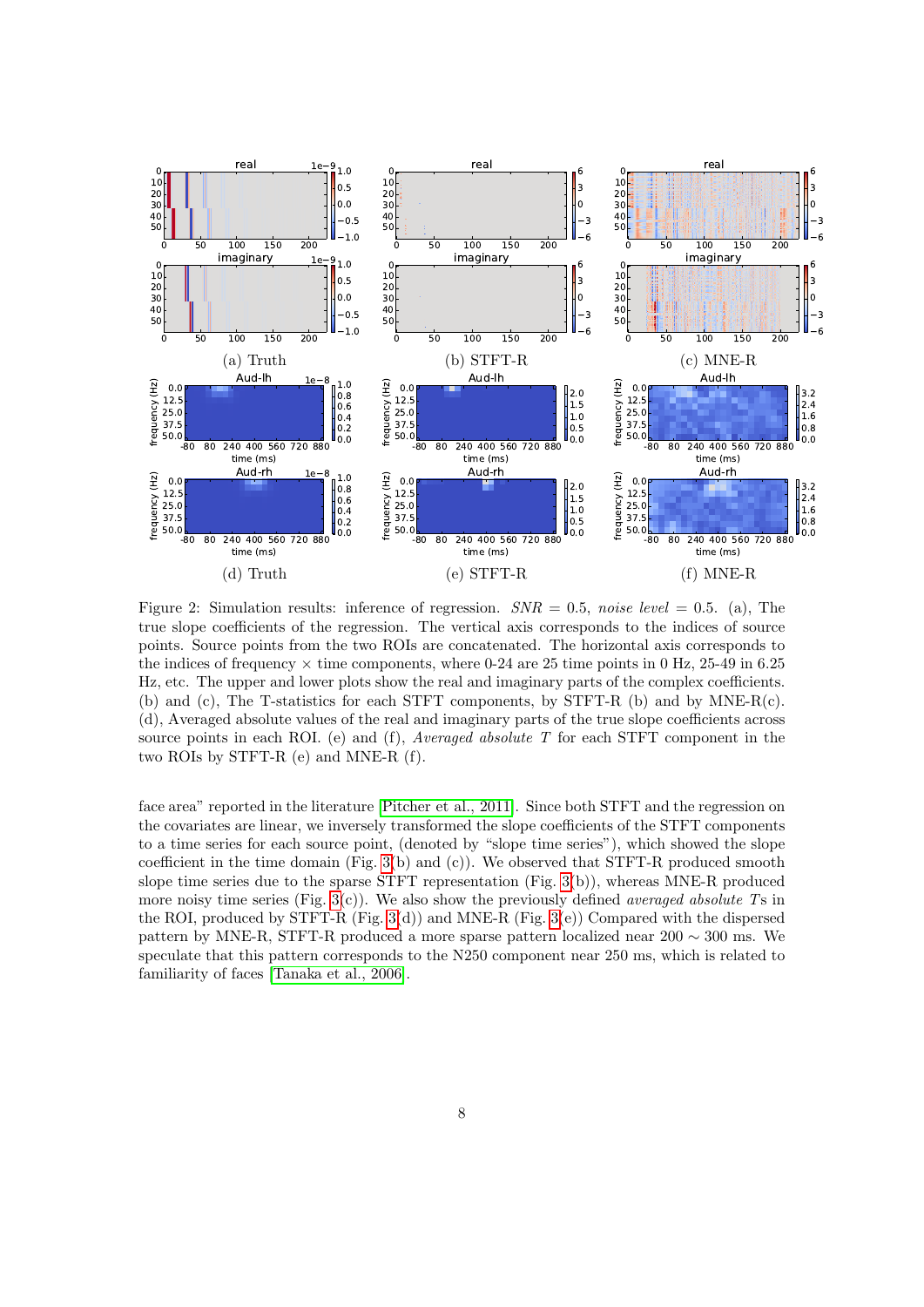

<span id="page-9-0"></span>

Figure 3: Face-learning experiment results for one participant. (a), Smoothed behavioral accuracy for Category 0. (b) and (c), Time series reconstructed from the STFT slope coefficients in trials with faces of Category 0 . Each curve denotes one source point. The shaded bands show  $95\%$  confidence intervals. (d,e) *Averaged absolute* Ts by STFT-R and MNE-R.

### 4 Discussion

To estimate learning effects in MEG, we introduced a source localization model (STFT-R), in which we embedded regression of STFT components of source signals on covariates, and exploited a hierarchical  $L_{21}$  penalty to induce structured sparsity and emphasize regions of interest. We derived the FISTA algorithm and an active-set strategy to solve STFT-R. In reconstructing the ROI source signals from simulated data, STFT-R achieved smaller errors than a two-step method using MNE, and in a human learning experiment, STFT-R yielded more sparse and thus more interpretable results in identifying what time-frequency components of the ROI signals were correlated with learning. In future work, the STFT-R framework can also be used to regress MEG signals on high-dimensional features of stimuli, where the sparsity-inducing property will be able to select important features relevant to complex cognitive processes.

One limitation of STFT-R is its sparse representation of the non-ROI source points. In our simulation, all of the source points outside the four regions had zero signals, and it was reasonable to represent the two irrelevant regions as sparse source points. However, further simulations are needed to test how well STFT-R behaves when the true signals of the non-ROI source points are more dispersed. It is also interesting to develop a one-step regression model based on Bayesian source localization methods [\[Henson et al., 2011,](#page-12-12) [Mattout et al., 2006\]](#page-12-13), where we can relax the hard sparse constraints but still regularize the problem according to prior knowledge.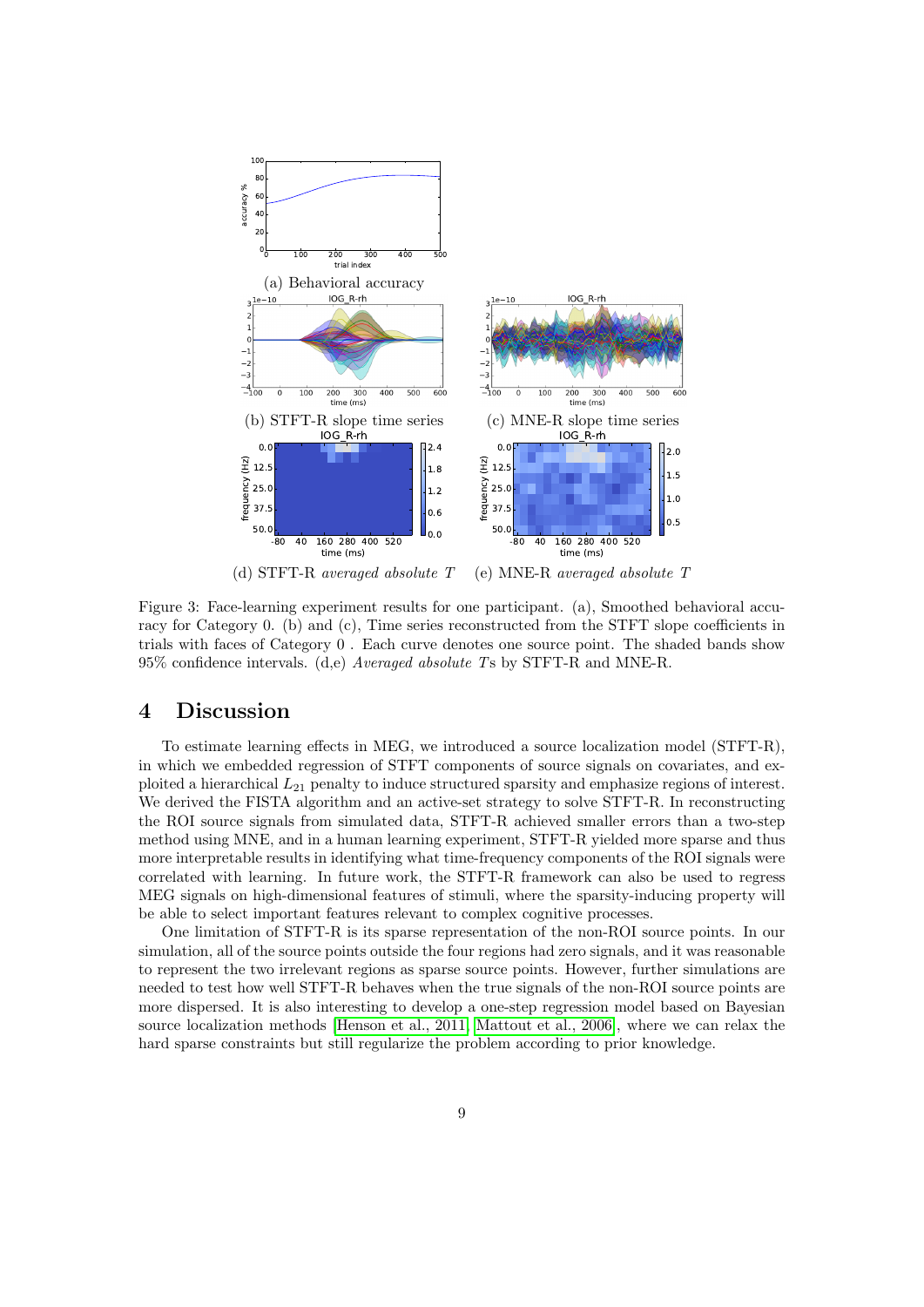#### Appendix 1

Short-time Fourier transform (STFT) Our approach builds on the STFT implemented by Gramfort et al. in [\[Gramfort et al., 2013\]](#page-12-0). Given a time series  $\mathbf{U} = \{U(t), t = 1, \dots, T\}$ , a time step  $\tau_0$  and a window size  $T_0$ , we define the STFT as

$$
\Phi(\{U(t)\}, \tau, \omega_h) = \sum_{t=1}^{T} U(t)K(t-\tau)e^{(-i\omega_h)}
$$
\n(6)

for  $\omega_h = 2\pi h/T_0$ ,  $h = 0, 1, \dots, T_0/2$  and  $\tau = \tau_0, 2\tau_0, \dots, n_0\tau_0$ , where  $K(t-\tau)$  is a window function centered at  $\tau$ , and  $n_0 = T/\tau_0$ . We concatenate STFT components at different time points and frequencies into a single vector in  $V \in \mathbb{C}^s$ , where  $s = (T_0/2 + 1) \times n_0$ . Following notations in [\[Gramfort et al., 2013\]](#page-12-0), we also call the  $K(t-\tau)e^{(-i\omega_h)}$  terms STFT dictionary functions, and use a matrix's Hermitian transpose  $\mathbf{\Phi}^H$  to denote them, i.e.  $(\mathbf{U}^T)_{1 \times T} = (\mathbf{V}^T)_{1 \times s} (\mathbf{\Phi}^H)_{s \times T}$ .

#### Appendix 2

The Karush-Kuhn-Tucker conditions Here we derive the Karush-Kuhn-Tucker (KKT) conditions for the hierarchical  $L_{21}$  problem. Since the term  $f(z) = \frac{1}{2} \sum_{r=1}^{q} ||\mathbf{M}^{(r)} - \mathbf{G}(\sum_{k=1}^{p} X_k^{(r)} \mathbf{Z}_k) \mathbf{\Phi}^H||_F^2$ is essentially a sum of squared error of a linear problem, we can re-write it as  $f(z) = \frac{1}{2} ||b \mathbf{A}z\vert\vert^2$ , where z again is a vector concatenated by entries in Z, b is a vector concatenated by  $\bm{M}^{(1)},\cdots,\bm{M}^{(q)},$  and  $\bm{A}$  is a linear operator, such that  $\bm{A}\bm{z}$  is the concatenated  $\bm{G}(\sum_{k=1}^p X_k^{(r)}\bm{Z}_k)\bm{\Phi}^{\bm{H}}, r=1$  $1, \dots, q$ . Note that although z is a complex vector, we can further reduce the problem into a real-valued problem by rearranging the real and imaginary parts of  $z$  and  $A$ . Here for simplicity, we only derive the KKT conditions for the real case. Again we use  $\{g_1, \dots, g_h, \dots, g_N\}$  to denote our ordered hierarchical group set, and  $\lambda_h$  to denote the corresponding penalty for group  $g_h$ . We also define diagonal matrices  $D_h$  such that

<span id="page-10-0"></span>
$$
\boldsymbol{D}_h(l,l) = \begin{cases} 1 & \text{if } l \in g_h \\ 0 & \text{otherwise} \end{cases} \quad \forall h
$$

therefore, the non-zero elements of  $D_h z$  is equal to  $z|_{g_h}$ . With the simplified notation, we re-cast the original problem into a standard formulation:

$$
\min_{\mathbf{z}} \left( \frac{1}{2} \|\mathbf{b} - \mathbf{A}\mathbf{z}\|_{2}^{2} + \sum_{h} \lambda_{h} \|\mathbf{D}_{h}\mathbf{z}\|_{2} \right) \tag{7}
$$

To better describe the KKT conditions, we introduce some auxiliary variables,  $u = Az$ ,  $v_h$  $D_h z$ . Then [\(7\)](#page-10-0) is equivalent to

$$
\min_{\boldsymbol{z}, \boldsymbol{u}, \boldsymbol{v}_h} (\frac{1}{2} \|\boldsymbol{b} - \boldsymbol{u}\|_2^2 + \sum_h \lambda_h \|\boldsymbol{v}_h\|_2)
$$
\nsuch that  $\boldsymbol{u} = \boldsymbol{A}\boldsymbol{z}$ ,  $\boldsymbol{v}_h = \boldsymbol{D}_h \boldsymbol{z}$ ,  $\forall h$ 

The corresponding Lagrange function is

$$
L(\boldsymbol{z}, \boldsymbol{u}, \boldsymbol{v}_h, \boldsymbol{\mu}, \boldsymbol{\xi}_h) = \frac{1}{2} \|\boldsymbol{b} - \boldsymbol{u}\|_2^2 + \sum_h \lambda_h \|\boldsymbol{v}_h\|_2 + \boldsymbol{\mu}^T (\boldsymbol{A} \boldsymbol{z} - \boldsymbol{u}) + \sum_h \boldsymbol{\xi}_h^T (\boldsymbol{D}_h \boldsymbol{z} - \boldsymbol{v}_h)
$$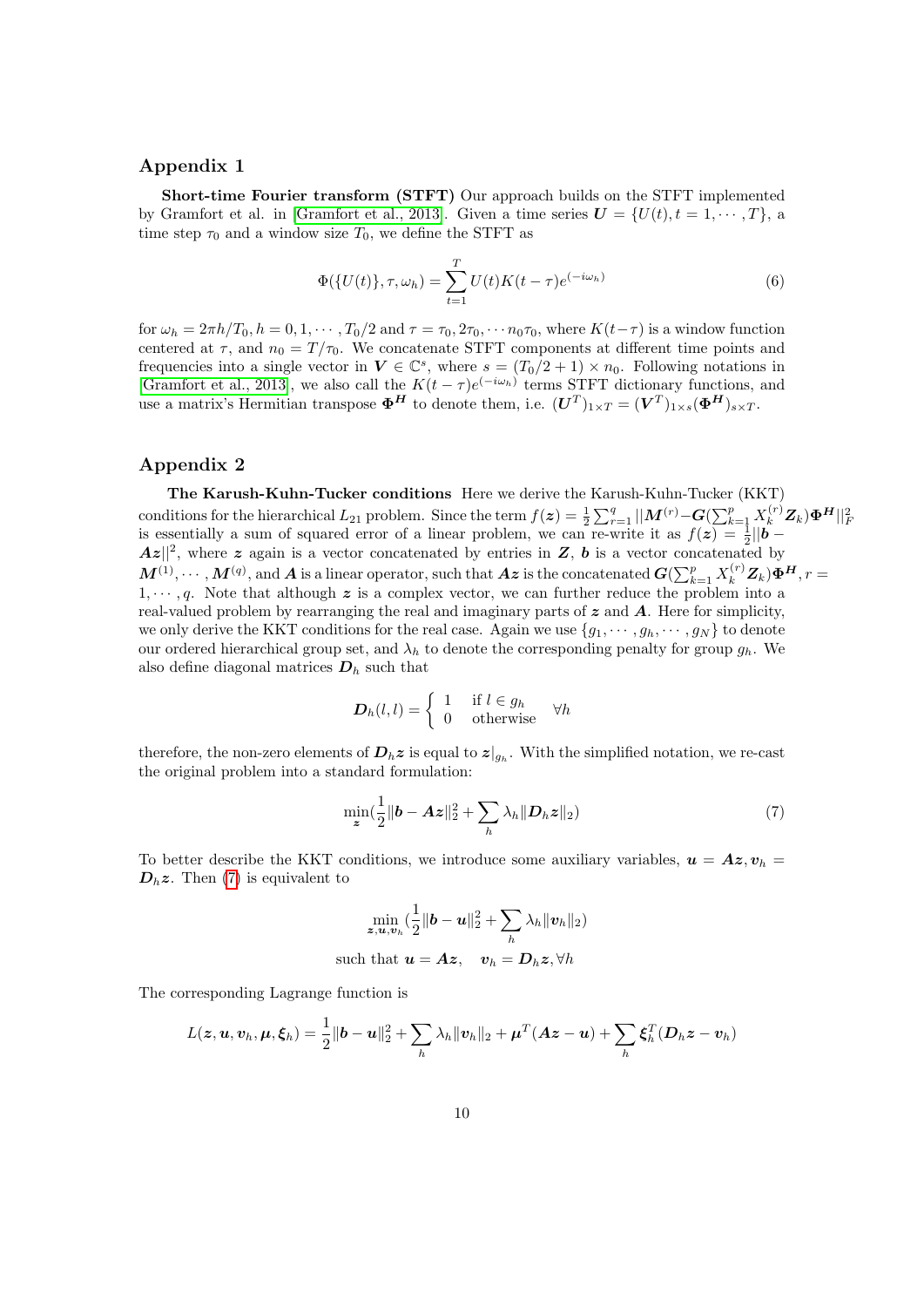where  $\mu$  and  $\xi_h$ 's are Lagrange multipliers. At the optimum, the following KKT conditions hold

<span id="page-11-0"></span>
$$
\frac{\partial L}{\partial u} = u - b - \mu = 0 \tag{8}
$$

<span id="page-11-1"></span>
$$
\frac{\partial L}{\partial z} = A^T \mu + \sum_h D_h \xi_h = 0 \tag{9}
$$

$$
\frac{\partial L}{\partial \mathbf{v}_h} = \lambda_h \partial \|\mathbf{v}_h\|_2 - \xi_h \ni 0, \forall h
$$
\n(10)

where  $\partial \|\cdot\|_2$  is the subgradient of the  $L_2$  norm. From [\(8\)](#page-11-0) we have  $\mu = u - b$ , then [\(9\)](#page-11-1) becomes  $A_{\mu}^T(u-b)+\sum_h D_h \xi_h=0.$  Plugging  $u = Az$  in, we can see that the first term  $A^T(u-b)=0$  $A^T(Az-b)$  is the gradient of  $f(z) = \frac{1}{2} ||b - Az||_2^2$ . For a solution  $z_0$ , once we plug in  $v_h = D_h z_0$ , the KKT conditions become

<span id="page-11-3"></span>
$$
\nabla f(\boldsymbol{z})_{\boldsymbol{z}=\boldsymbol{z}_0} + \sum_h \boldsymbol{D}_h \boldsymbol{\xi}_h = 0 \tag{11}
$$

<span id="page-11-2"></span>
$$
\lambda_h \partial ||\mathbf{D}_h \mathbf{z}_0||_2 - \xi_h \ni 0, \forall h
$$
\n(12)

In [\(12\)](#page-11-2), we have the following according to the definition of subgradients

$$
\xi_h = \lambda_h \frac{\mathbf{D}_h z_0}{\|\mathbf{D}_h z_0\|_2} \text{ if } \|\mathbf{D}_h z_0\|_2 > 0
$$
  

$$
\|\xi_h\|_2 \le \lambda_h \text{ if } \|\mathbf{D}_h z_0\|_2 = 0
$$

Therefore we can determine whether [\(11\)](#page-11-3) and [\(12\)](#page-11-2) hold by solving the following problem.

$$
\min_{\xi_h} \frac{1}{2} \|\nabla f(z)_{z=z_0} + \sum_h D_h \xi_h\|_2^2
$$
\nsubject to 
$$
\xi_h = \lambda_h \frac{D_h z_0}{\|D_h z_0\|_2} \text{ if } \|D_h z_0\|_2 > 0
$$
\n
$$
\|\xi_h\|_2 \le \lambda_h \text{ if } \|D_h z_0\|_2 = 0
$$

which is a standard group lasso problem with no overlap. We can use coordinate-descent to solve it. We define  $\frac{1}{2} \|\nabla f(z)_{z=z_0} + \sum_h \mathcal{D}_h \xi_h\|_2^2$  at the optimum as a measure of violation of the KKT conditions.

Let  $f_J$  be the function f constrained on a set J. Because the gradient of f is linear, if  $z_0$  only has non-zero entries in J, then the entries of  $\nabla f(z)$  in J are equal to  $\nabla f_j(z|_J)$  at  $z = z_0$ . In addition,  $\xi_h$ 's are separate for each group. Therefore if  $z_0$  is an optimal solution to the problem constrained on  $J$ , then the KKT conditions are already met for entries in  $J$  (i.e.  $(\nabla f(z)_{z=z_0} + \sum_h \mathbf{D}_h \boldsymbol{\xi}_h)|_J = 0$ ; for  $g_h \not\subset J$ , we use  $\left(\frac{1}{2} \|\nabla f(z)_{z=z_0} + \sum_h \mathbf{D}_h \boldsymbol{\xi}_h\right)|_{g_h}\|^2$  at the optimum as a measurement of how much the elements in group  $q_h$  violate the KKT conditions, which is a criterion when we greedily add groups (see Algorithm [2\)](#page-5-0).

#### Acknowledgements

This work was funded by the Multi-Modal Neuroimaging Training Program (MNTP) fellowship from the NIH ( 5R90DA023420-08,5R90DA023420-09) and Richard King Mellon Foundation. We also thank Yang Xu and the MNE-python user group for their help.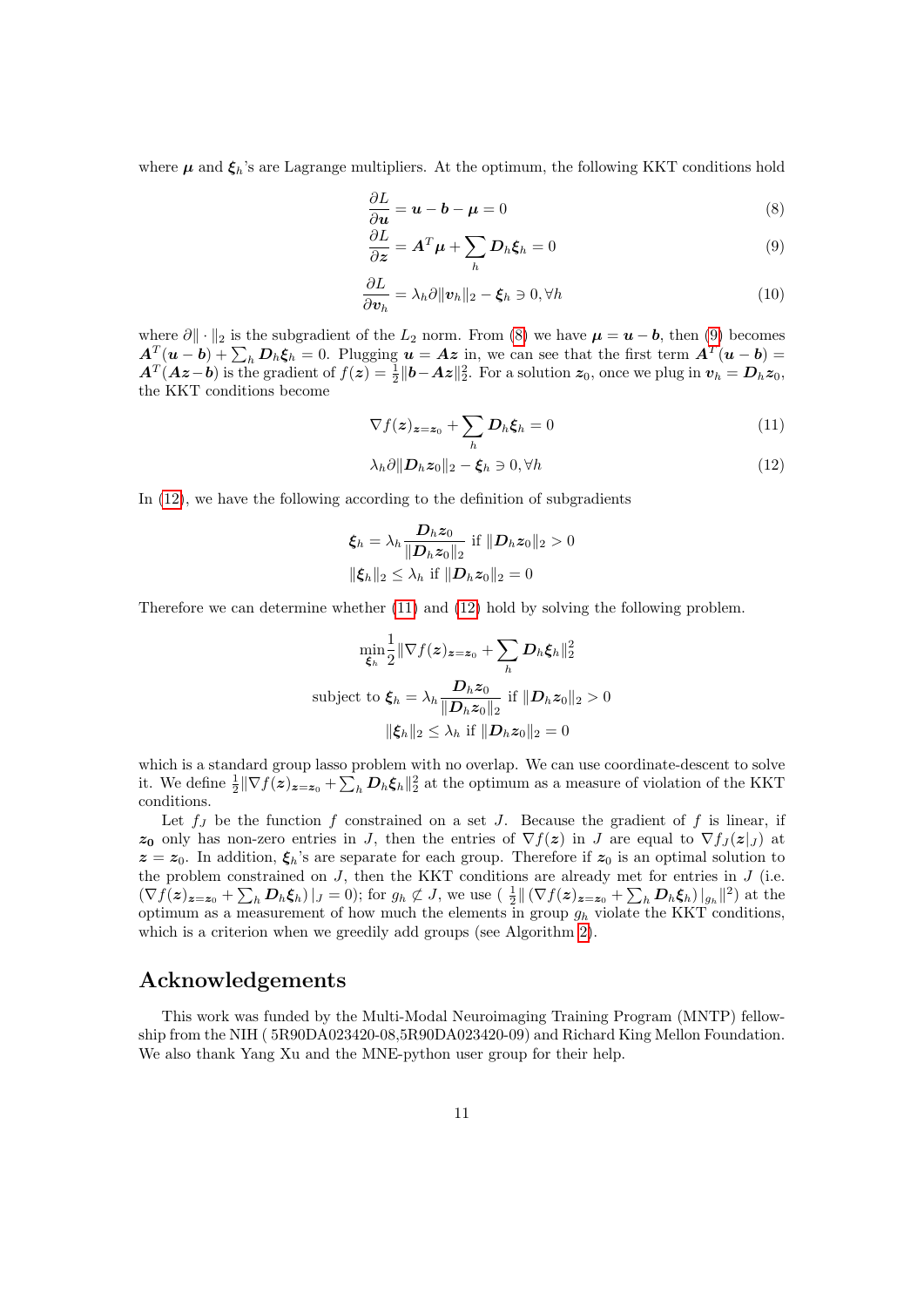## References

- <span id="page-12-10"></span>[Bach et al., 2011] Bach, F., Jenatton, R., Mairal, J., and Obozinski, G. (2011). Optimization with sparsity-inducing penalties.  $CoRR$ , abs/1108.0775.
- <span id="page-12-9"></span>[Beck and Teboulle, 2009] Beck, A. and Teboulle, M. (2009). A fast iterative shrinkagethresholding algorithm for linear inverse problems. SIAM Journal on Imaging Sciences, 2(1):183–202.
- <span id="page-12-3"></span>[Dale et al., 2000] Dale, A. M., Liu, A. K., Fischl, B. R., Buckner, R. L., Belliveau, J. W., Lewine, J. D., and Halgren, E. (2000). Dynamic statistical parametric mapping: combining fmri and meg for high-resolution imaging of cortical activity. Neuron, 26(1):55–67.
- <span id="page-12-4"></span>[Galka et al., 2004] Galka, A., Ozaki, O. Y. T., Biscay, R., and Valdes-Sosa, P. (2004). A solution to the dynamical inverse problem of eeg generation using spatiotemporal kalman filtering. NeuroImage, 23:435–453.
- <span id="page-12-6"></span>[Gauthier et al., 2000] Gauthier, I., Tarr, M. J., Moylan, J., Skudlarski, P., Gore, J. C., and Anderson, A. W. (2000). The fusiform face area is part of a network that processes faces at the individual level. Journal of cognitive neuroscience, 12(3):495–504.
- <span id="page-12-11"></span>[Gramfort et al., 2014] Gramfort, A., Luessi, M., Larson, E., Engemann, D. A., Strohmeier, D., Brodbeck, C., Parkkonen, L., and Hmlinen, M. S. (2014). Mne software for processing meg and eeg data. NeuroImage,  $86(0):446 - 460$ .
- <span id="page-12-0"></span>[Gramfort et al., 2013] Gramfort, A., Strohmeier, D., Haueisen, J., Hamalainen, M., and Kowalski, M. (2013). Time-frequency mixed-norm estimates: Sparse m/eeg imaging with nonstationary source activations. NeuroImage,  $70(0):410 - 422$ .
- <span id="page-12-1"></span>[Hamalainen et al., 1993] Hamalainen, M., Hari, R., Ilmoniemi, R. J., Knuutila, J., and Lounasmaa, O. V. (1993). Magnetoencephalography–theory, instrumentation, to noninvasive studies of the working human brain. Reviews of Modern Physics, 65:414–487.
- <span id="page-12-2"></span>[Hamalainen and Ilmoniemi, 1994] Hamalainen, M. and Ilmoniemi, R. (1994). Interpreting magnetic fields of the brain: minimum norm estimates. Med. Biol. Eng. Comput., 32:35–42.
- <span id="page-12-12"></span>[Henson et al., 2011] Henson, R. N., Wakeman, D. G., Litvak, V., and Friston, K. J. (2011). A parametric empirical bayesian framework for the eeg/meg inverse problem: generative models for multi-subject and multi-modal integration. Frontiers in human neuroscience, 5.
- <span id="page-12-8"></span>[Jenatton et al., 2011] Jenatton, R., Mairal, J., Obozinski, G., and Bach, F. (2011). Proximal methods for hierarchical space coding. J. Mach. Learn. Res, 12:2297–2334.
- <span id="page-12-7"></span>[Kanwisher et al., 1997] Kanwisher, N., McDermott, J., and Chun, M. M. (1997). The fusiform face area: a module in human extrastriate cortex specialized for face perception. The Journal of Neuroscience, 17(11):4302–4311.
- <span id="page-12-5"></span>[Lamus et al., 2012] Lamus, C., Hamalainen, M. S., Temereanca, S., Brown, E. N., and Purdon, P. L. (2012). A spatiotemporal dynamic distributed solution to the meg inverse problem. NeuroImage, 63:894–909.
- <span id="page-12-13"></span>[Mattout et al., 2006] Mattout, J., Phillips, C., Penny, W. D., Rugg, M. D., and Friston, K. J. (2006). Meg source localization under multiple constraints: an extended bayesian framework. NeuroImage, 30(3):753–767.